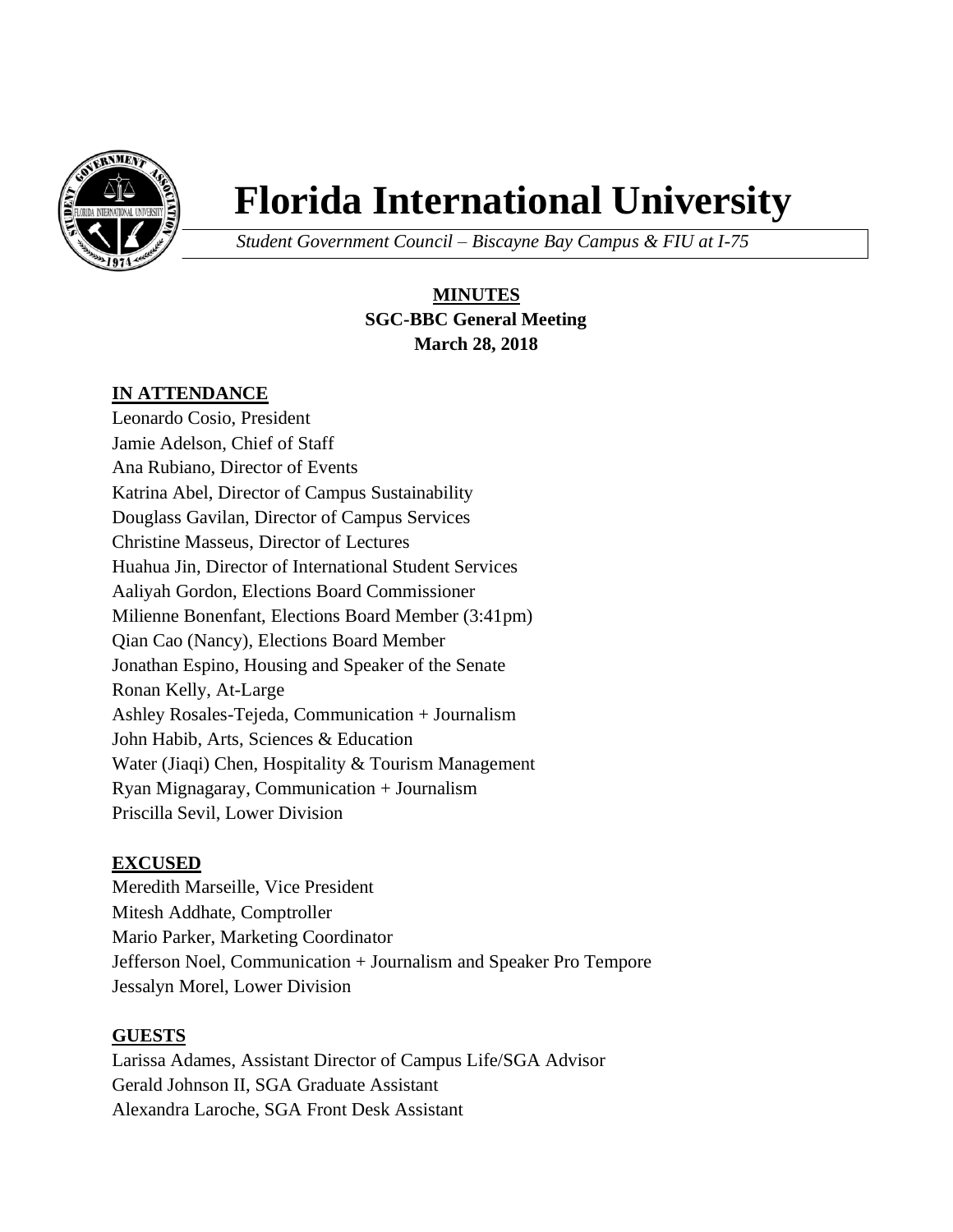## **CALL TO ORDER**

The Student Government Association (BBC) held a meeting on March 28, 2018 – Locale **WUC 221**. The meeting was called to order at **3:38pm**, approximately, by **President Cosio** who presided over the meeting in its entirety.

#### **PRESIDENT REPORT**

President Cosio...

- Thanked the council and advisors for attending the meeting and reminded the council that there will be only one general meeting after this one.
- Reminded the council to notify him directly if he or she will be late or absent from the general meetings.
- Advised the council to consult the board of leadership concerning any projects he or she is working on or may need help with, so those projects can be completed before the end of the semester or ready for next year. This way the respected council member can leave his or her legacy within SGA.
- Informed the council that he has been working with the Government Relations team regarding opening a second entrance to this campus, possibly through 135th street. A state legislature would be needed to open the road. This is important in case there is an emergency on this campus and would also help with easing the traffic at times when the nearby middle school and high school are beginning or ending.

## **VICE PRESIDENT REPORT**

Vice President Marseille was excused from this meeting. However, her report was shared to the council by President Cosio.

*"According to Dr. Ortiz, the mathematics lab will be available beginning this summer for our students to be able to use it. They are just brushing up on some details.*

*I just received an email update from Maria, Project Manager for our special projects; they are waiting for insurance regarding workers' comp and they are expecting the vendor to send it to us by the end of the week, which is exciting!*

*Jonathan, Colette and myself will be meeting with candidates for the Bayview Hall council*  later this week, so they can become familiar with election guidelines. They will begin *campaigning soon and we will have elections all day April 9th and the election announcements will happen later that week. These dates are tentative though.*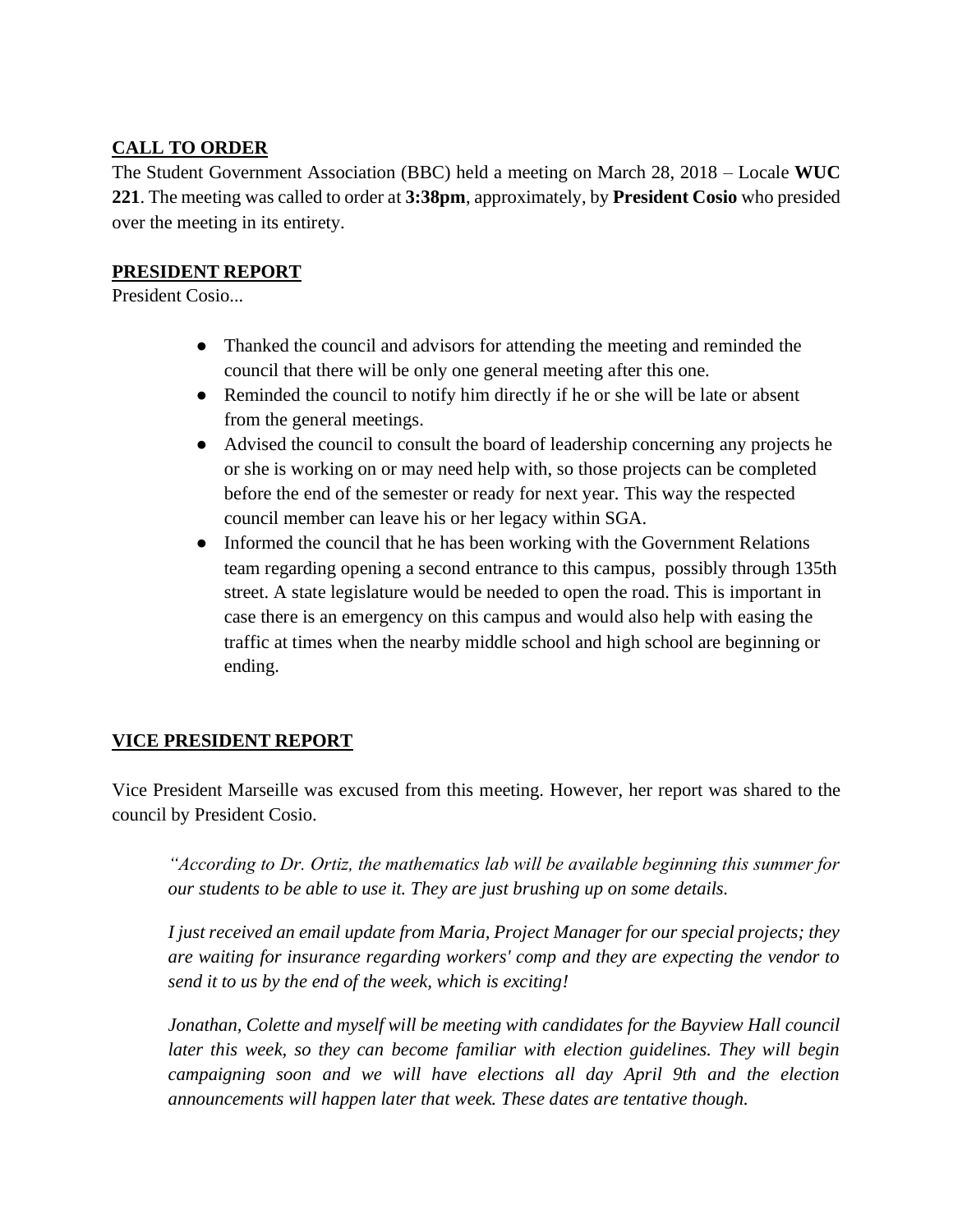*I am planning a Spring edition of the Bayview Open Forum. FFFs and graphics have been submitted. As per a convo with Kristie, she asked that we invite CAPS, Dr. DeSantis, FIU Police and probably Julissa again. The forum will be on April 18th from 1-3 p.m. in the Bayview 1st floor clubhouse."*

#### **SPEAKER OF THE SENATE REPORT**

Speaker Espino…

- Informed the council that four resolutions–*Resolution 2018.0002: Math Lab Resolution 2018.0003:Pharmabox at the Glenn Hubert Library, Resolution 2018.0004: Pharmabox at Bayview Student Living, Resolution 2018.0005 Hall Council for Bayview Student Living*–and the *2018.0001* Bill were presented during the Senate Meeting, March  $26<sup>th</sup>$ , 2018, for their first reading.
- Explained that the Bayview Hall Council will meet tomorrow–March 29, 2018– and the elections will be held on April  $9<sup>th</sup>$ , 2018.

#### **CHIEF OF STAFF REPORT**

Chief of Staff Adelson…

- Informed the council that World Water Day was held last thursday–March 22<sup>nd</sup>, 2018. A hundred reusable water bottles were ordered and given out to students. Who also were asked to pledge to conserve water. The event was led by Director Abel of Campus Sustainability. Director Gavilan, Director Masseus, and Director Jin also helped with tabling and distributing the water bottles.
- Explained that Director Abel is currently working on a similar initiative, but reusable tote bags would be given instead; this will reduce the plastic bag usage on Earth Week. She is also working on a recycling workshop and a pond proposal. The pond proposal will focus on testing the ponds and seeing what its current levels are and what chemicals are used in its maintenance.
- Informed the council how the great lecture with Larry Wilmore went– which was led by Director Masseus.
- Thanked all council members who participated in the Lecture with Larry Wilmore.
- Stated that Director Masseus is also working on a New York Times Lecture with John Schwartz–a science writer for the New York Times. The focus of this lecture will be on Climate change and it will be held on April 19<sup>th</sup>, 2018
- Reminded the council that Director Gavilan led Day on the Bay the past Saturday, and thanked everyone who participated in cleaning the bay and who worked on the Butterfly Garden.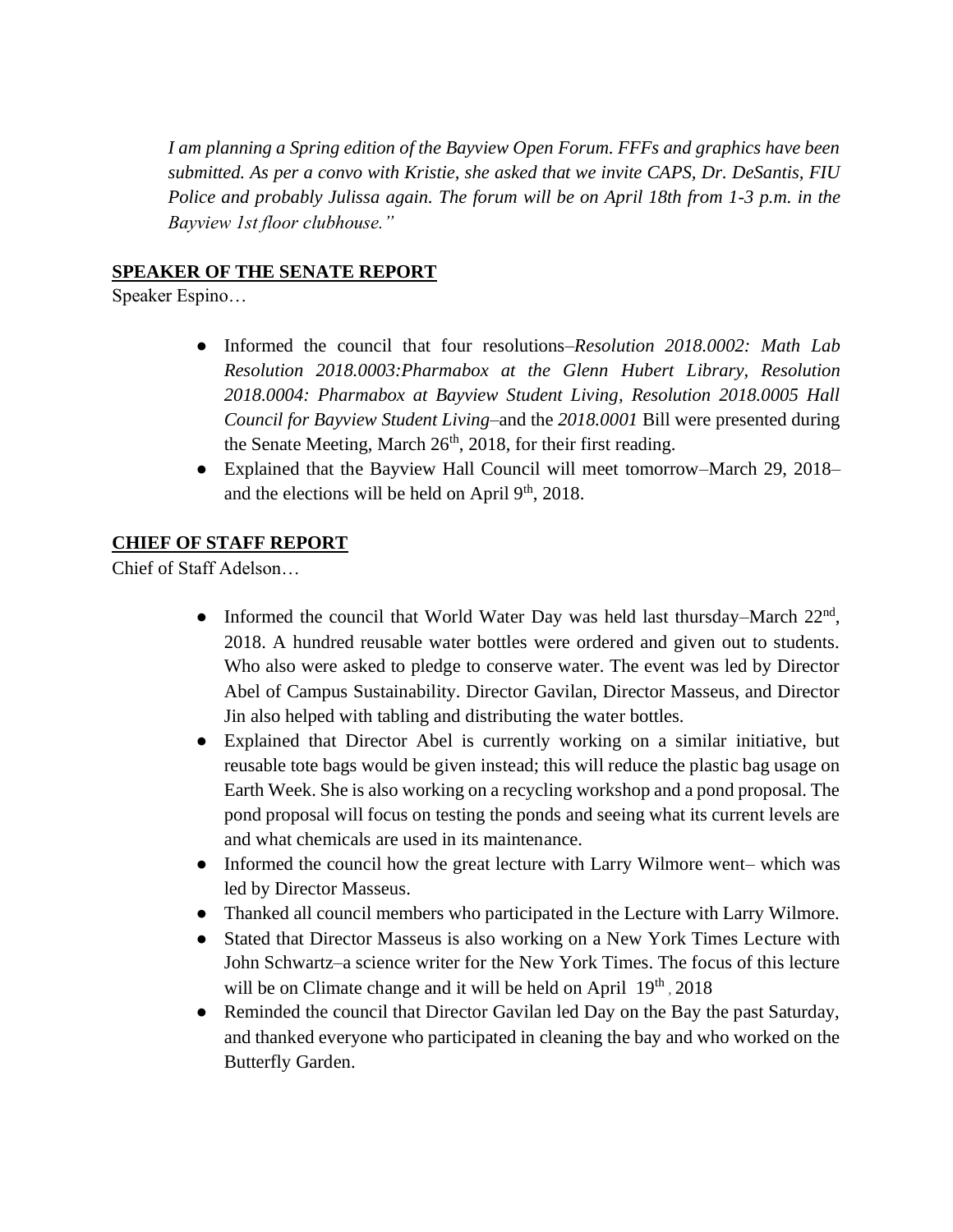- Informed the council that Director Gavilan is currently working on the Mangrove Wall.
- Stated that Director of Events Rubiano, partnered with MPAS for the "Freed Your Mind" workshop– held yesterday, March 27, 2018. The event was successful in attendance.
- Informed the council that Elections Board Commissioner Gordon, is working on events for the candidates alongside her board members: (Nancy) Qian Cao, and Milience Bonenfant.
- Informed the council that yesterday–March 27, 2018–a candidate took part in the SOC Hangout (event), and reminded the council of the Forum held at Bayview tomorrow–March 29, 2018–from 3pm-5pm
- Stated that Director Jin is helping in the International Student & Scholar Services free tour of South Beach and the FIU Museum. She will be there to assist in answering questions about the tour.
- Stated that Public Relations Manager Castillo is currently working on social media strategies for Instagram and Facebook.

# **ADVISOR REPORT**

Ms. Adames….

- Reminded the council of the Composite Pictures which are to be held on April 11. 2018 from 2-4pm
- Confirmed that each council members has to register through the link emailed to them.
- Reminded the council that since we are more than halfway through the semester, Marcy will be working on the stipends of each council member. An email will be sent to you if Marcy does not yet have the information necessary for your stipend.
- Informed the council of the locations for Elections: ACI: near the Onestop office and the first floor of Bayview.
- Reminded the council of the upcoming deadline for the SGA scholarships being this saturday– March  $31<sup>st</sup>$ , 2018.
- Notified the council of the email that way sent out by Sarah David-Williams regarding the Leadership Banquet.
- Informed the council that the end of the year assessment will be given by the end of the semester
- Informed the council of the Council Choice award nominations after the meeting.

# **OLD BUSINESS**

**A.** Approval of Minutes from February 28, 2018